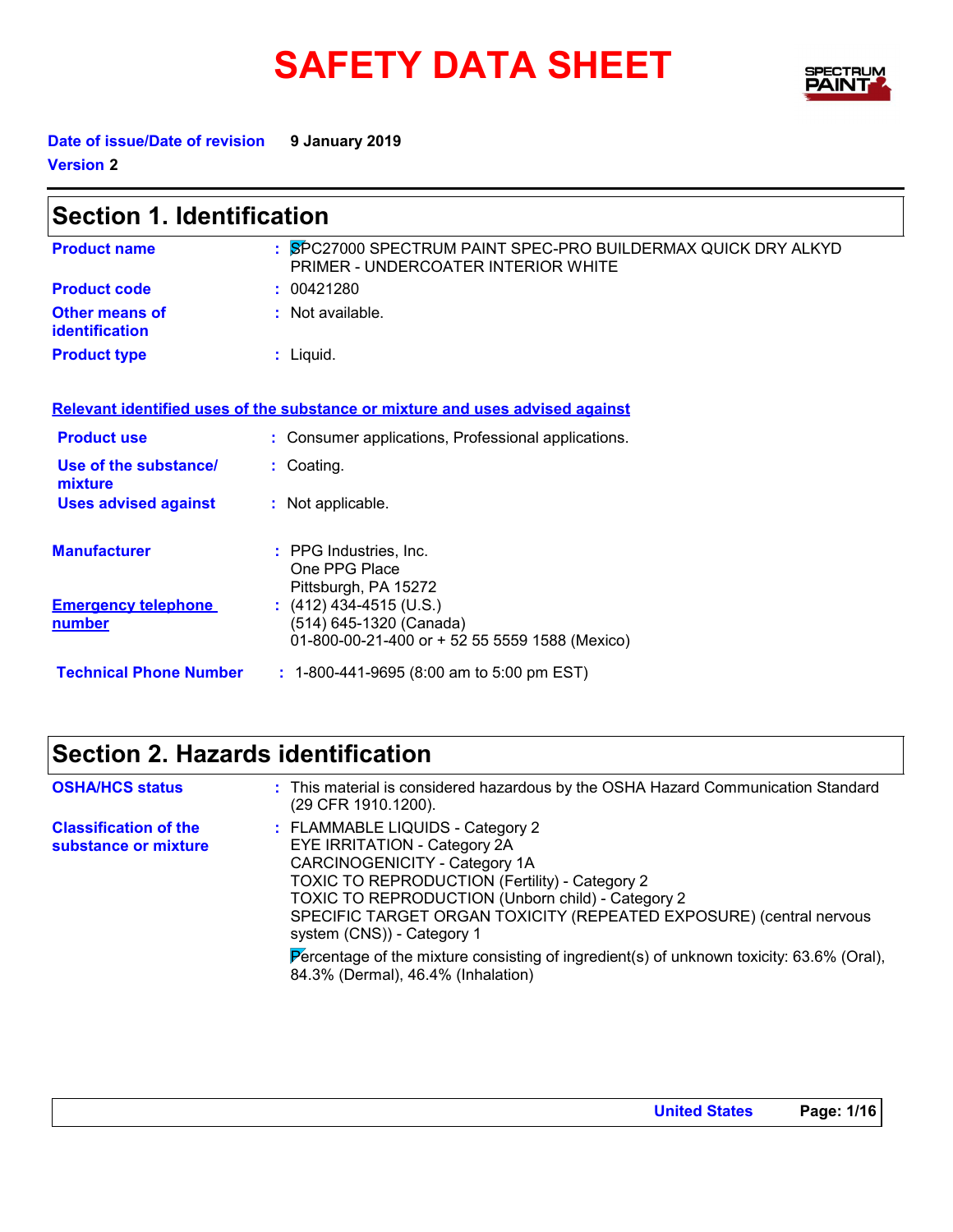#### **SPC27000 SPECTRUM PAINT SPEC-PRO BUILDERMAX QUICK DRY ALKYD Product name PRIMER - UNDERCOATER INTERIOR WHITE**

## **Section 2. Hazards identification**

This product contains TiO2 which has been classified as a GHS Carcinogen Category 2 based on its IARC 2B classification. For many PPG products, TiO2 is utilized as a raw material in a liquid coating formulation. In this case, the TiO2 particles are bound in a matrix with no meaningful potential for human exposure to unbound particles of TiO2 when the product is applied with a brush or roller. Sanding the coating surface or mist from spray applications may be harmful depending on the duration and level of exposure and require the use of appropriate personal protective equipment and/or engineering controls (see Section 8).

#### **Hazard pictograms : GHS label elements**



| <b>Signal word</b>                    | : Danger                                                                                                                                                                                                                                                                                                                                                                                                                                                                                                                                                                                                                                                                                                     |
|---------------------------------------|--------------------------------------------------------------------------------------------------------------------------------------------------------------------------------------------------------------------------------------------------------------------------------------------------------------------------------------------------------------------------------------------------------------------------------------------------------------------------------------------------------------------------------------------------------------------------------------------------------------------------------------------------------------------------------------------------------------|
| <b>Hazard statements</b>              | Highly flammable liquid and vapor.<br>Causes serious eye irritation.<br>May cause cancer.<br>Suspected of damaging fertility or the unborn child.<br>Causes damage to organs through prolonged or repeated exposure. (central nervous<br>system (CNS))                                                                                                                                                                                                                                                                                                                                                                                                                                                       |
| <b>Precautionary statements</b>       |                                                                                                                                                                                                                                                                                                                                                                                                                                                                                                                                                                                                                                                                                                              |
| <b>General</b>                        | : Read label before use. Keep out of reach of children. If medical advice is needed,<br>have product container or label at hand.                                                                                                                                                                                                                                                                                                                                                                                                                                                                                                                                                                             |
| <b>Prevention</b>                     | Obtain special instructions before use. Do not handle until all safety precautions have<br>been read and understood. Wear protective gloves. Wear eye or face protection.<br>Wear protective clothing. Keep away from heat, hot surfaces, sparks, open flames and<br>other ignition sources. No smoking. Use explosion-proof electrical, ventilating, lighting<br>and all material-handling equipment. Use only non-sparking tools. Take precautionary<br>measures against static discharge. Keep container tightly closed. Do not breathe vapor.<br>Do not eat, drink or smoke when using this product. Wash hands thoroughly after<br>handling.                                                            |
| <b>Response</b>                       | : Get medical attention if you feel unwell. IF exposed or concerned: Get medical<br>attention. IF ON SKIN (or hair): Take off immediately all contaminated clothing. Rinse<br>skin with water or shower. IF IN EYES: Rinse cautiously with water for several minutes.<br>Remove contact lenses, if present and easy to do. Continue rinsing. If eye irritation<br>persists: Get medical attention.                                                                                                                                                                                                                                                                                                           |
| <b>Storage</b>                        | : Store locked up. Store in a well-ventilated place. Keep cool.                                                                                                                                                                                                                                                                                                                                                                                                                                                                                                                                                                                                                                              |
| <b>Disposal</b>                       | Dispose of contents and container in accordance with all local, regional, national and<br>international regulations.                                                                                                                                                                                                                                                                                                                                                                                                                                                                                                                                                                                         |
| <b>Supplemental label</b><br>elements | : Sanding and grinding dusts may be harmful if inhaled. This product contains crystalline<br>silica which can cause lung cancer or silicosis. The risk of cancer depends on the<br>duration and level of exposure to dust from sanding surfaces or mist from spray<br>applications. Repeated exposure to high vapor concentrations may cause irritation of<br>the respiratory system and permanent brain and nervous system damage. Inhalation of<br>vapor/aerosol concentrations above the recommended exposure limits causes<br>headaches, drowsiness and nausea and may lead to unconsciousness or death. Avoid<br>contact with skin and clothing. Wash thoroughly after handling. Emits toxic fumes when |

**United States Page: 2/16**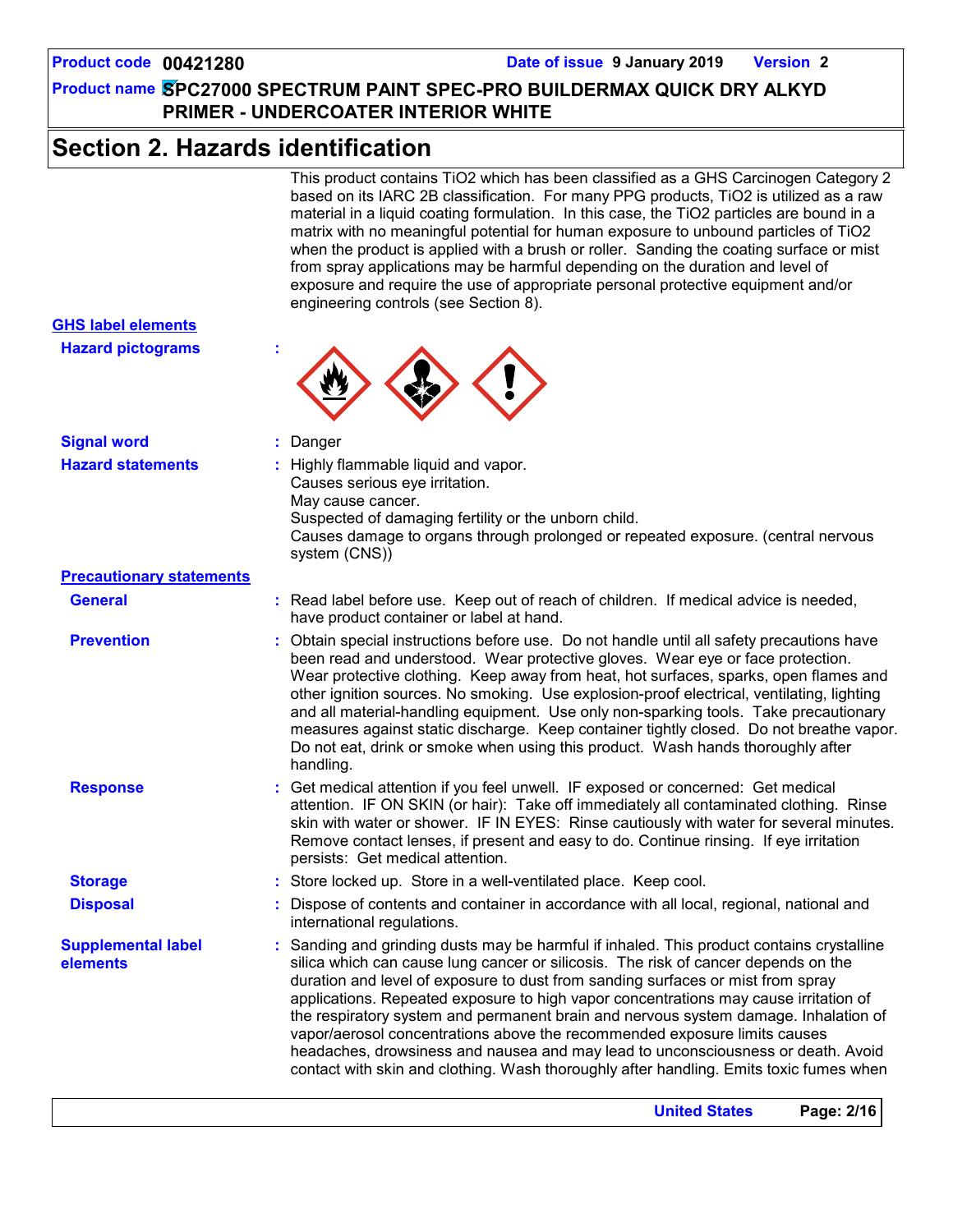#### **SPC27000 SPECTRUM PAINT SPEC-PRO BUILDERMAX QUICK DRY ALKYD Product name PRIMER - UNDERCOATER INTERIOR WHITE**

## **Section 2. Hazards identification**

## **Section 3. Composition/information on ingredients**

: Mixture

#### **Substance/mixture :**

**Product name** : SPC27000 SPECTRUM PAINT SPEC-PRO BUILDERMAX QUICK DRY ALKYD PRIMER - UNDERCOATER INTERIOR WHITE

| <b>Ingredient name</b>                              | $\frac{9}{6}$    | <b>CAS number</b> |
|-----------------------------------------------------|------------------|-------------------|
| <b>E</b> mestone                                    | 220 - ≤50        | 1317-65-3         |
| Stoddard solvent                                    | 220 - ≤50        | 8052-41-3         |
| Talc, not containing asbestiform fibres             | $\geq 10 - 20$   | 14807-96-6        |
| titanium dioxide                                    | $≥5.0 - ≤10$     | 13463-67-7        |
| Ligroine                                            | 25.0 - ≤9.1      | 8032-32-4         |
| Solvent naphtha (petroleum), medium aliph.          | $\geq 1.0 - 5.0$ | 64742-88-7        |
| 2-butanone oxime                                    | $ $ < 1.0        | $96-29-7$         |
| crystalline silica, respirable powder (>10 microns) | $\leq 1.0$       | 14808-60-7        |
| 2-ethylhexanoic acid, zirconium salt                | ≤1.0             | 22464-99-9        |

SUB codes represent substances without registered CAS Numbers.

Any concentration shown as a range is to protect confidentiality or is due to batch variation.

**There are no additional ingredients present which, within the current knowledge of the supplier and in the concentrations applicable, are classified as hazardous to health or the environment and hence require reporting in this section.**

**Occupational exposure limits, if available, are listed in Section 8.**

## **Section 4. First aid measures**

**Description of necessary first aid measures** If ingestion, irritation, any type of overexposure or symptoms of overexposure occur during or persists after use of this product, contact a POISON CONTROL CENTER, EMERGENCY ROOM OR PHYSICIAN immediately; have Safety Data Sheet information available. Never give anything by mouth to an unconscious or convulsing person.

| <b>Eye contact</b>  | : Remove contact lenses, irrigate copiously with clean, fresh water, holding the eyelids<br>apart for at least 10 minutes and seek immediate medical advice.                                           |
|---------------------|--------------------------------------------------------------------------------------------------------------------------------------------------------------------------------------------------------|
| <b>Inhalation</b>   | : Remove to fresh air. Keep person warm and at rest. If not breathing, if breathing is<br>irregular or if respiratory arrest occurs, provide artificial respiration or oxygen by trained<br>personnel. |
| <b>Skin contact</b> | : Remove contaminated clothing and shoes. Wash skin thoroughly with soap and water<br>or use recognized skin cleanser. Do NOT use solvents or thinners.                                                |
| <b>Ingestion</b>    | : If swallowed, seek medical advice immediately and show this container or label. Keep<br>person warm and at rest. Do NOT induce vomiting.                                                             |

#### **Most important symptoms/effects, acute and delayed**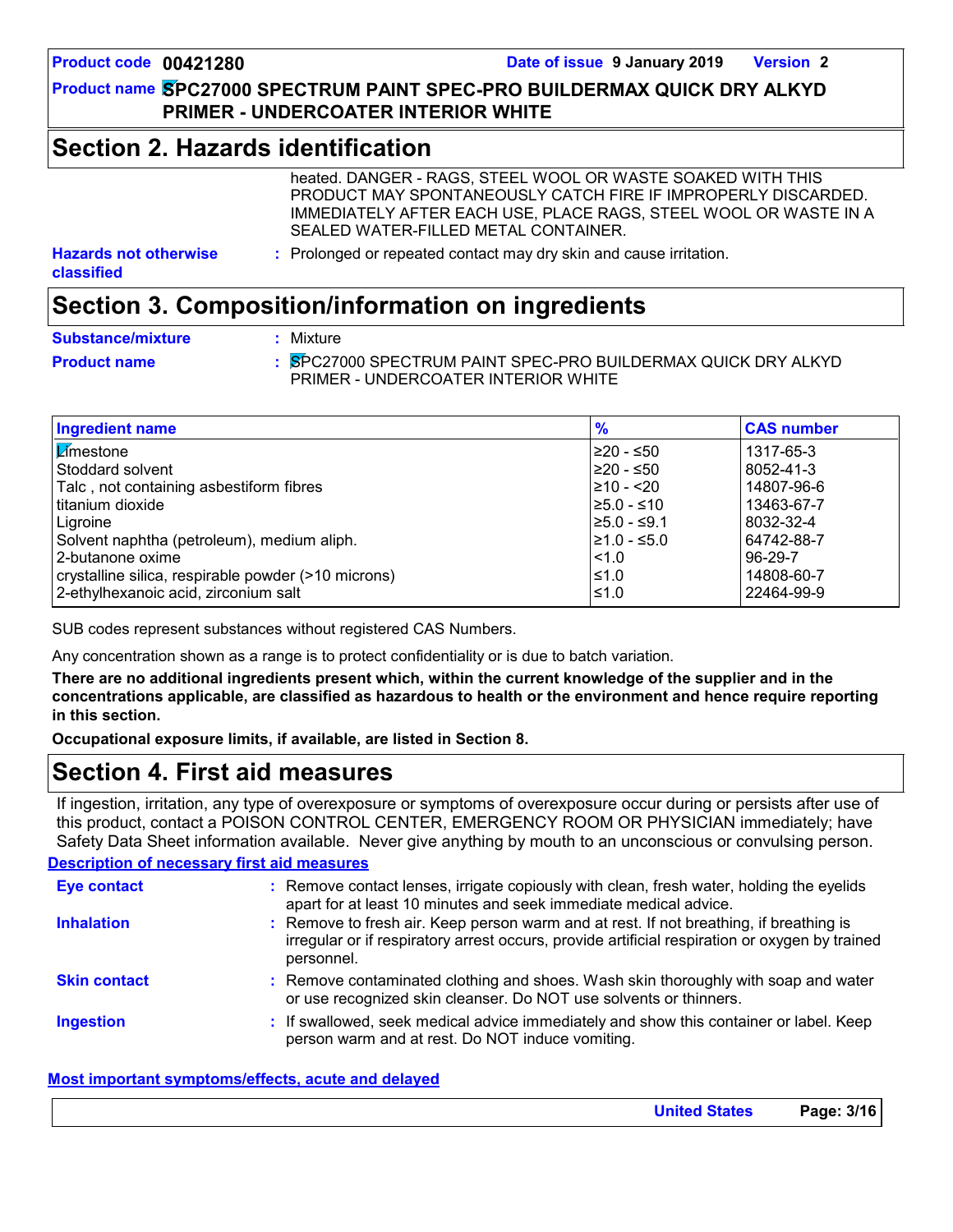## **Section 4. First aid measures**

| <b>Potential acute health effects</b> |                                                                                                                                                                                                                                                                                                                                                                                                                 |
|---------------------------------------|-----------------------------------------------------------------------------------------------------------------------------------------------------------------------------------------------------------------------------------------------------------------------------------------------------------------------------------------------------------------------------------------------------------------|
| <b>Eye contact</b>                    | : Causes serious eye irritation.                                                                                                                                                                                                                                                                                                                                                                                |
| <b>Inhalation</b>                     | : No known significant effects or critical hazards.                                                                                                                                                                                                                                                                                                                                                             |
| <b>Skin contact</b>                   | : Defatting to the skin. May cause skin dryness and irritation.                                                                                                                                                                                                                                                                                                                                                 |
| <b>Ingestion</b>                      | : No known significant effects or critical hazards.                                                                                                                                                                                                                                                                                                                                                             |
| <b>Over-exposure signs/symptoms</b>   |                                                                                                                                                                                                                                                                                                                                                                                                                 |
| <b>Eye contact</b>                    | : Adverse symptoms may include the following:<br>pain or irritation<br>watering<br>redness                                                                                                                                                                                                                                                                                                                      |
| <b>Inhalation</b>                     | : Adverse symptoms may include the following:<br>reduced fetal weight<br>increase in fetal deaths<br>skeletal malformations                                                                                                                                                                                                                                                                                     |
| <b>Skin contact</b>                   | : Adverse symptoms may include the following:<br>irritation<br>dryness<br>cracking<br>reduced fetal weight<br>increase in fetal deaths<br>skeletal malformations                                                                                                                                                                                                                                                |
| <b>Ingestion</b>                      | : Adverse symptoms may include the following:<br>reduced fetal weight<br>increase in fetal deaths<br>skeletal malformations                                                                                                                                                                                                                                                                                     |
|                                       | Indication of immediate medical attention and special treatment needed, if necessary                                                                                                                                                                                                                                                                                                                            |
| <b>Notes to physician</b>             | : Treat symptomatically. Contact poison treatment specialist immediately if large<br>quantities have been ingested or inhaled.                                                                                                                                                                                                                                                                                  |
| <b>Specific treatments</b>            | : No specific treatment.                                                                                                                                                                                                                                                                                                                                                                                        |
| <b>Protection of first-aiders</b>     | : No action shall be taken involving any personal risk or without suitable training. If it is<br>suspected that fumes are still present, the rescuer should wear an appropriate mask or<br>self-contained breathing apparatus. It may be dangerous to the person providing aid to<br>give mouth-to-mouth resuscitation. Wash contaminated clothing thoroughly with water<br>before removing it, or wear gloves. |

**See toxicological information (Section 11)**

## **Section 5. Fire-fighting measures**

| <b>Extinguishing media</b>             |                                                        |
|----------------------------------------|--------------------------------------------------------|
| <b>Suitable extinguishing</b><br>media | : Use dry chemical, $CO2$ , water spray (fog) or foam. |
| Unsuitable extinguishing<br>media      | : Do not use water jet.                                |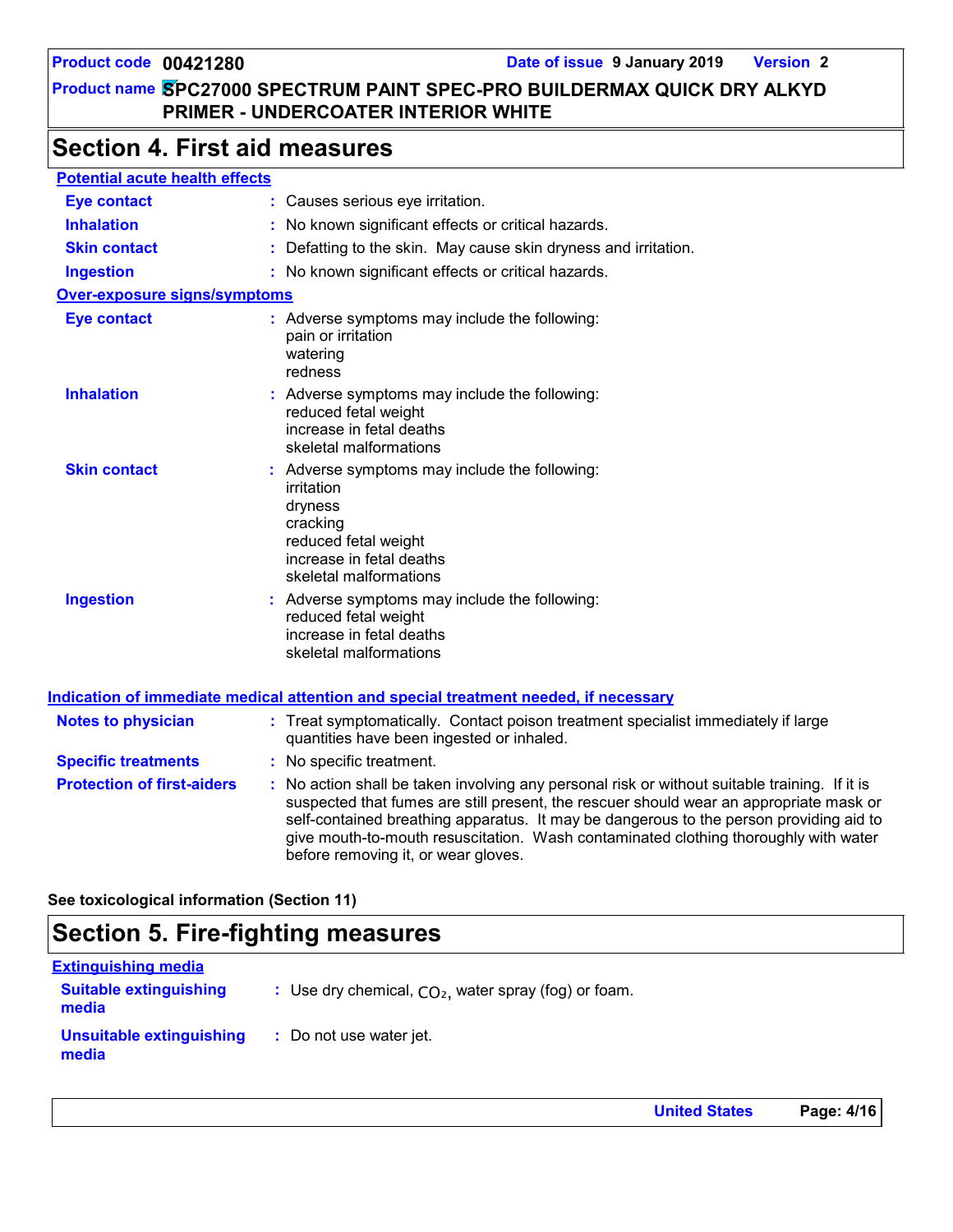## **Section 5. Fire-fighting measures**

| <b>Specific hazards arising</b><br>from the chemical     | : Highly flammable liquid and vapor. In a fire or if heated, a pressure increase will occur<br>and the container may burst, with the risk of a subsequent explosion. Vapors may<br>accumulate in low or confined areas or travel a considerable distance to a source of<br>ignition and flash back. Runoff to sewer may create fire or explosion hazard. |
|----------------------------------------------------------|----------------------------------------------------------------------------------------------------------------------------------------------------------------------------------------------------------------------------------------------------------------------------------------------------------------------------------------------------------|
| <b>Hazardous thermal</b><br>decomposition products       | Decomposition products may include the following materials:<br>carbon oxides<br>metal oxide/oxides                                                                                                                                                                                                                                                       |
| <b>Special protective actions</b><br>for fire-fighters   | : Promptly isolate the scene by removing all persons from the vicinity of the incident if<br>there is a fire. No action shall be taken involving any personal risk or without suitable<br>training. Move containers from fire area if this can be done without risk. Use water<br>spray to keep fire-exposed containers cool.                            |
| <b>Special protective</b><br>equipment for fire-fighters | Fire-fighters should wear appropriate protective equipment and self-contained breathing<br>apparatus (SCBA) with a full face-piece operated in positive pressure mode.                                                                                                                                                                                   |

## **Section 6. Accidental release measures**

|                                                                                           | <b>Personal precautions, protective equipment and emergency procedures</b>                                                                                                                                                                                                                                                                                                                                                                                                                                                                                                                                                                                                                                         |
|-------------------------------------------------------------------------------------------|--------------------------------------------------------------------------------------------------------------------------------------------------------------------------------------------------------------------------------------------------------------------------------------------------------------------------------------------------------------------------------------------------------------------------------------------------------------------------------------------------------------------------------------------------------------------------------------------------------------------------------------------------------------------------------------------------------------------|
| For non-emergency<br>personnel                                                            | : No action shall be taken involving any personal risk or without suitable training.<br>Evacuate surrounding areas. Keep unnecessary and unprotected personnel from<br>entering. Do not touch or walk through spilled material. Shut off all ignition sources.<br>No flares, smoking or flames in hazard area. Avoid breathing vapor or mist. Provide<br>adequate ventilation. Wear appropriate respirator when ventilation is inadequate. Put<br>on appropriate personal protective equipment.                                                                                                                                                                                                                    |
|                                                                                           | For emergency responders : If specialized clothing is required to deal with the spillage, take note of any information in<br>Section 8 on suitable and unsuitable materials. See also the information in "For non-<br>emergency personnel".                                                                                                                                                                                                                                                                                                                                                                                                                                                                        |
| <b>Environmental precautions</b><br>Methods and materials for containment and cleaning up | : Avoid dispersal of spilled material and runoff and contact with soil, waterways, drains<br>and sewers. Inform the relevant authorities if the product has caused environmental<br>pollution (sewers, waterways, soil or air).                                                                                                                                                                                                                                                                                                                                                                                                                                                                                    |
| <b>Small spill</b>                                                                        | : Stop leak if without risk. Move containers from spill area. Use spark-proof tools and<br>explosion-proof equipment. Dilute with water and mop up if water-soluble. Alternatively,<br>or if water-insoluble, absorb with an inert dry material and place in an appropriate waste<br>disposal container. Dispose of via a licensed waste disposal contractor.                                                                                                                                                                                                                                                                                                                                                      |
| <b>Large spill</b>                                                                        | : Stop leak if without risk. Move containers from spill area. Use spark-proof tools and<br>explosion-proof equipment. Approach release from upwind. Prevent entry into sewers,<br>water courses, basements or confined areas. Wash spillages into an effluent treatment<br>plant or proceed as follows. Contain and collect spillage with non-combustible,<br>absorbent material e.g. sand, earth, vermiculite or diatomaceous earth and place in<br>container for disposal according to local regulations (see Section 13). Dispose of via a<br>licensed waste disposal contractor. Contaminated absorbent material may pose the<br>same hazard as the spilled product. Note: see Section 1 for emergency contact |

information and Section 13 for waste disposal.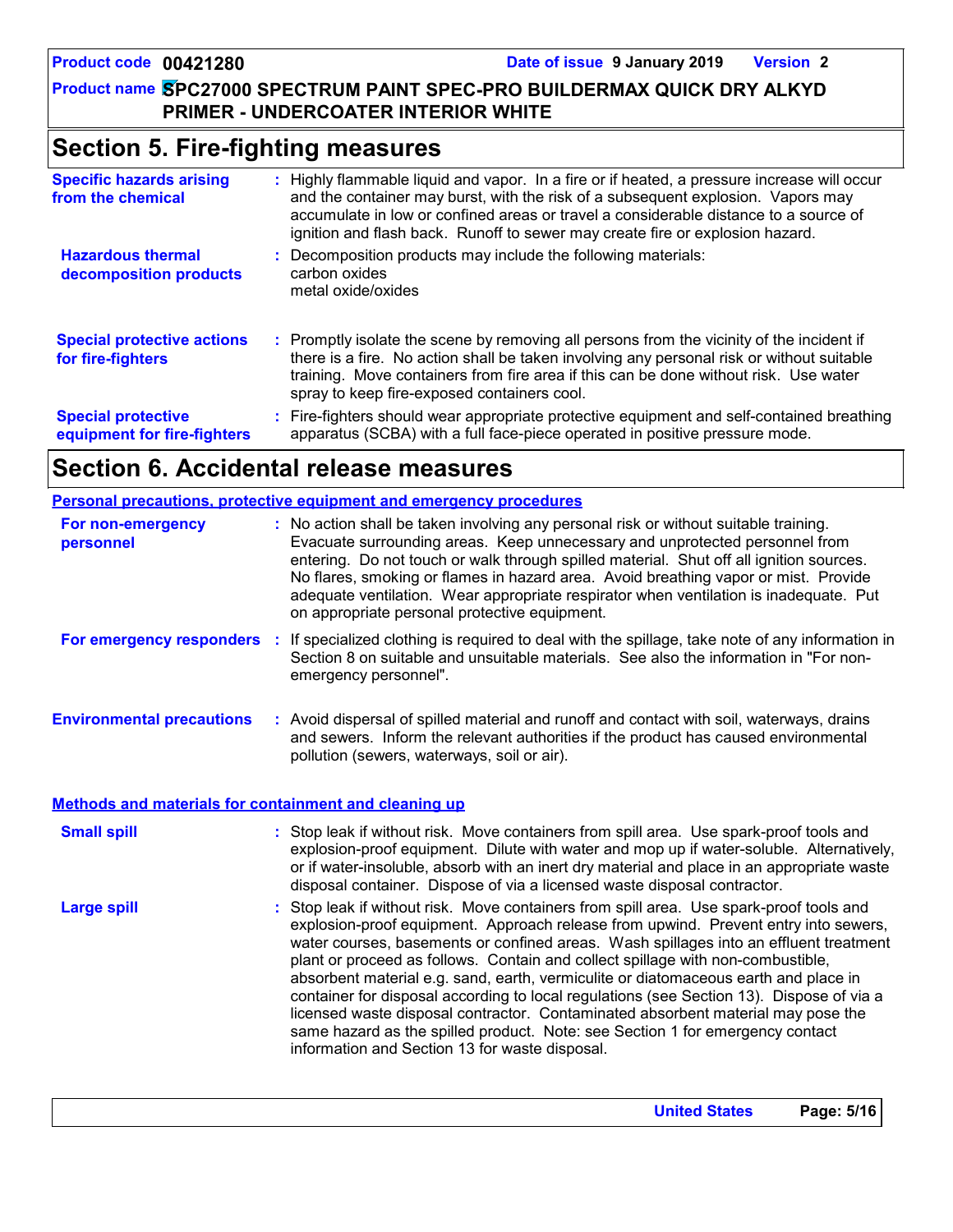#### **SPC27000 SPECTRUM PAINT SPEC-PRO BUILDERMAX QUICK DRY ALKYD Product name PRIMER - UNDERCOATER INTERIOR WHITE**

## **Section 7. Handling and storage**

#### **Precautions for safe handling**

| <b>Protective measures</b>                                                       | : Put on appropriate personal protective equipment (see Section 8). Avoid exposure -<br>obtain special instructions before use. Avoid exposure during pregnancy. Do not<br>handle until all safety precautions have been read and understood. Do not get in eyes<br>or on skin or clothing. Do not breathe vapor or mist. Do not ingest. Use only with<br>adequate ventilation. Wear appropriate respirator when ventilation is inadequate. Do<br>not enter storage areas and confined spaces unless adequately ventilated. Keep in the<br>original container or an approved alternative made from a compatible material, kept<br>tightly closed when not in use. Store and use away from heat, sparks, open flame or<br>any other ignition source. Use explosion-proof electrical (ventilating, lighting and<br>material handling) equipment. Use only non-sparking tools. Take precautionary<br>measures against electrostatic discharges. Empty containers retain product residue<br>and can be hazardous. Do not reuse container. |
|----------------------------------------------------------------------------------|---------------------------------------------------------------------------------------------------------------------------------------------------------------------------------------------------------------------------------------------------------------------------------------------------------------------------------------------------------------------------------------------------------------------------------------------------------------------------------------------------------------------------------------------------------------------------------------------------------------------------------------------------------------------------------------------------------------------------------------------------------------------------------------------------------------------------------------------------------------------------------------------------------------------------------------------------------------------------------------------------------------------------------------|
| <b>Special precautions</b>                                                       | : Vapors may accumulate in low or confined areas or travel a considerable distance to a<br>source of ignition and flash back. Vapors are heavier than air and may spread along<br>floors. Materials such as cleaning rags, paper wipes and protective clothing, which are<br>contaminated with the product may spontaneously self-ignite some hours later. To avoid<br>the risks of fires, all contaminated materials should be stored in purpose-built containers<br>or in metal containers with tight-fitting, self-closing lids. Contaminated materials should<br>be removed from the workplace at the end of each working day and be stored outside.<br>If this material is part of a multiple component system, read the Safety Data Sheet(s) for<br>the other component or components before blending as the resulting mixture may have<br>the hazards of all of its parts.                                                                                                                                                     |
| <b>Advice on general</b><br>occupational hygiene                                 | : Eating, drinking and smoking should be prohibited in areas where this material is<br>handled, stored and processed. Workers should wash hands and face before eating,<br>drinking and smoking. Remove contaminated clothing and protective equipment before<br>entering eating areas. See also Section 8 for additional information on hygiene<br>measures.                                                                                                                                                                                                                                                                                                                                                                                                                                                                                                                                                                                                                                                                         |
| <b>Conditions for safe storage,</b><br>including any<br><b>incompatibilities</b> | Do not store above the following temperature: $50^{\circ}$ C (122 $^{\circ}$ F). Store in accordance with<br>local regulations. Store in a segregated and approved area. Store in original container<br>protected from direct sunlight in a dry, cool and well-ventilated area, away from<br>incompatible materials (see Section 10) and food and drink. Eliminate all ignition<br>sources. Separate from oxidizing materials. Keep container tightly closed and sealed<br>until ready for use. Containers that have been opened must be carefully resealed and<br>kept upright to prevent leakage. Do not store in unlabeled containers. Use appropriate<br>containment to avoid environmental contamination.                                                                                                                                                                                                                                                                                                                        |

## **Section 8. Exposure controls/personal protection**

#### **Control parameters Occupational exposure limits**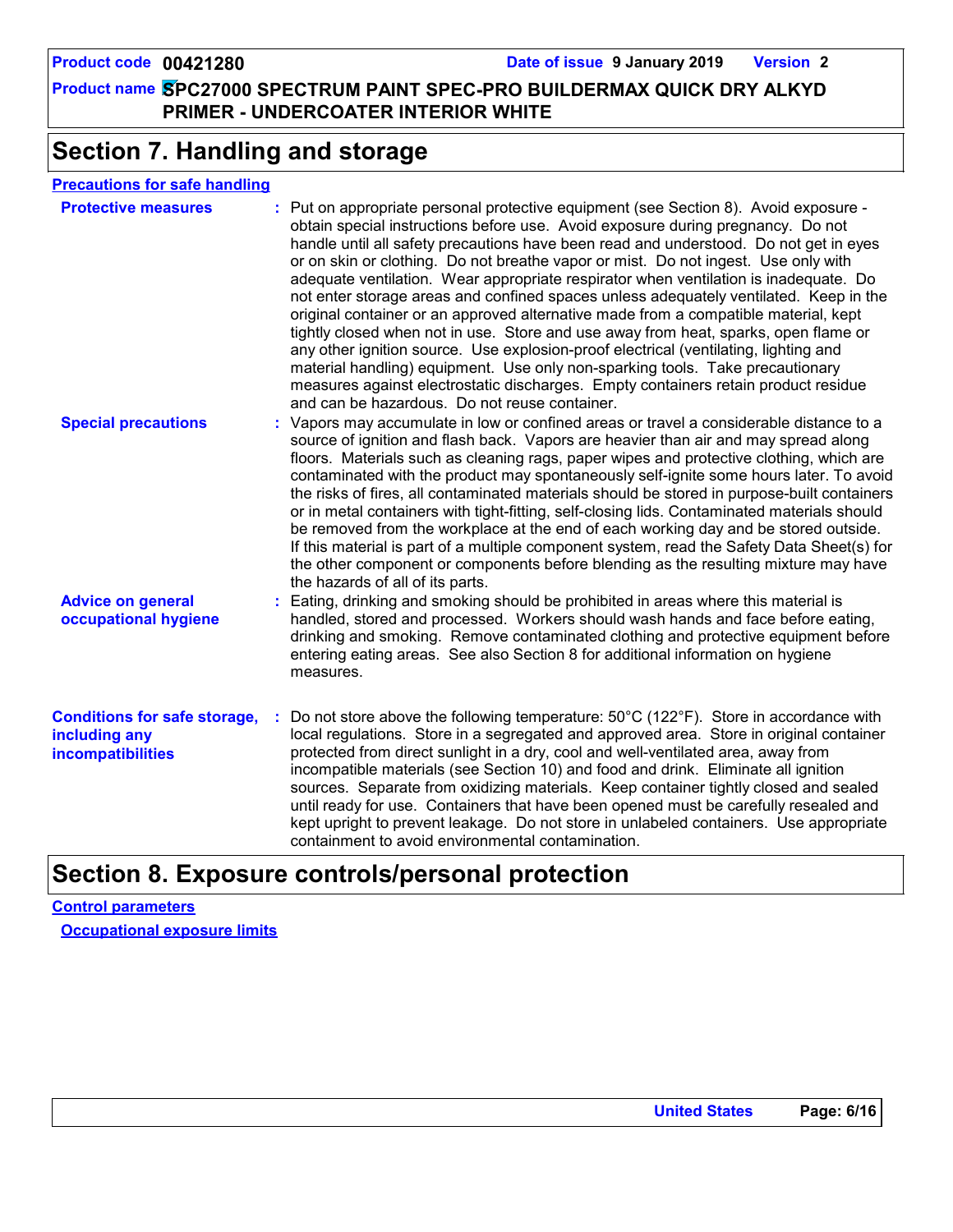# **Section 8. Exposure controls/personal protection**

| <b>Ingredient name</b>                                                | <b>Exposure limits</b>                                                                  |
|-----------------------------------------------------------------------|-----------------------------------------------------------------------------------------|
| Limestone                                                             | OSHA PEL (United States, 5/2018).<br>TWA: 5 mg/m <sup>3</sup> 8 hours. Form: Respirable |
|                                                                       | fraction                                                                                |
|                                                                       |                                                                                         |
|                                                                       | TWA: 15 mg/m <sup>3</sup> 8 hours. Form: Total dust                                     |
| Stoddard solvent                                                      | ACGIH TLV (United States, 3/2018).                                                      |
|                                                                       | TWA: 525 mg/m <sup>3</sup> 8 hours.                                                     |
|                                                                       | TWA: 100 ppm 8 hours.                                                                   |
|                                                                       | OSHA PEL (United States, 5/2018).                                                       |
|                                                                       | TWA: 2900 mg/m <sup>3</sup> 8 hours.                                                    |
|                                                                       | TWA: 500 ppm 8 hours.                                                                   |
| Talc, not containing asbestiform fibres                               | ACGIH TLV (United States, 3/2018).                                                      |
|                                                                       | TWA: 2 mg/m <sup>3</sup> 8 hours. Form: Respirable                                      |
|                                                                       | OSHA PEL Z3 (United States).                                                            |
|                                                                       | TWA: $2 \text{ mg/m}^3$                                                                 |
| titanium dioxide                                                      | OSHA PEL (United States, 5/2018).                                                       |
|                                                                       | TWA: 15 mg/m <sup>3</sup> 8 hours. Form: Total dust                                     |
|                                                                       |                                                                                         |
|                                                                       | ACGIH TLV (United States, 3/2018).                                                      |
|                                                                       | TWA: 10 mg/m <sup>3</sup> 8 hours.                                                      |
| Ligroine                                                              | None.                                                                                   |
| Solvent naphtha (petroleum), medium aliph.                            | <b>ACGIH TLV (United States).</b>                                                       |
|                                                                       | TWA: 400 ppm                                                                            |
|                                                                       | OSHA PEL (United States, 5/2018).                                                       |
|                                                                       | TWA: 100 ppm 8 hours.                                                                   |
|                                                                       | TWA: 400 mg/m <sup>3</sup> 8 hours.                                                     |
| 2-butanone oxime                                                      | IPEL (PPG).                                                                             |
|                                                                       | TWA: 3 ppm                                                                              |
|                                                                       | STEL: 9 ppm                                                                             |
| crystalline silica, respirable powder (>10 microns)                   | OSHA PEL Z3 (United States, 6/2016).                                                    |
|                                                                       |                                                                                         |
|                                                                       | TWA: 10 mg/m <sup>3</sup> / (%SiO2+2) 8 hours. Form:                                    |
|                                                                       | Respirable                                                                              |
|                                                                       | TWA: 250 mppcf / (%SiO2+5) 8 hours. Form:                                               |
|                                                                       | Respirable                                                                              |
|                                                                       | OSHA PEL (United States, 5/2018).                                                       |
|                                                                       | TWA: 50 µg/m <sup>3</sup> 8 hours. Form: Respirable                                     |
|                                                                       | dust                                                                                    |
|                                                                       | ACGIH TLV (United States, 3/2018).                                                      |
|                                                                       | TWA: 0.025 mg/m <sup>3</sup> 8 hours. Form:                                             |
|                                                                       | Respirable fraction                                                                     |
| 2-ethylhexanoic acid, zirconium salt                                  | ACGIH TLV (United States, 3/2018).                                                      |
|                                                                       | STEL: 10 mg/m <sup>3</sup> , (as Zr) 15 minutes.                                        |
|                                                                       | TWA: 5 mg/m <sup>3</sup> , (as $Zr$ ) 8 hours.                                          |
|                                                                       | OSHA PEL (United States, 5/2018).                                                       |
|                                                                       | TWA: $5 \text{ mg/m}^3$ , (as Zr) 8 hours.                                              |
| Key to abbreviations                                                  |                                                                                         |
| = Acceptable Maximum Peak<br>A                                        | S<br>= Potential skin absorption                                                        |
| ACGIH<br>= American Conference of Governmental Industrial Hygienists. | SR<br>= Respiratory sensitization                                                       |
| С<br>$=$ Ceiling Limit                                                | SS<br>= Skin sensitization                                                              |
| F<br>$=$ Fume                                                         | STEL<br>= Short term Exposure limit values                                              |
| <b>IPEL</b><br>= Internal Permissible Exposure Limit                  | TD<br>$=$ Total dust                                                                    |

**United States Page: 7/16**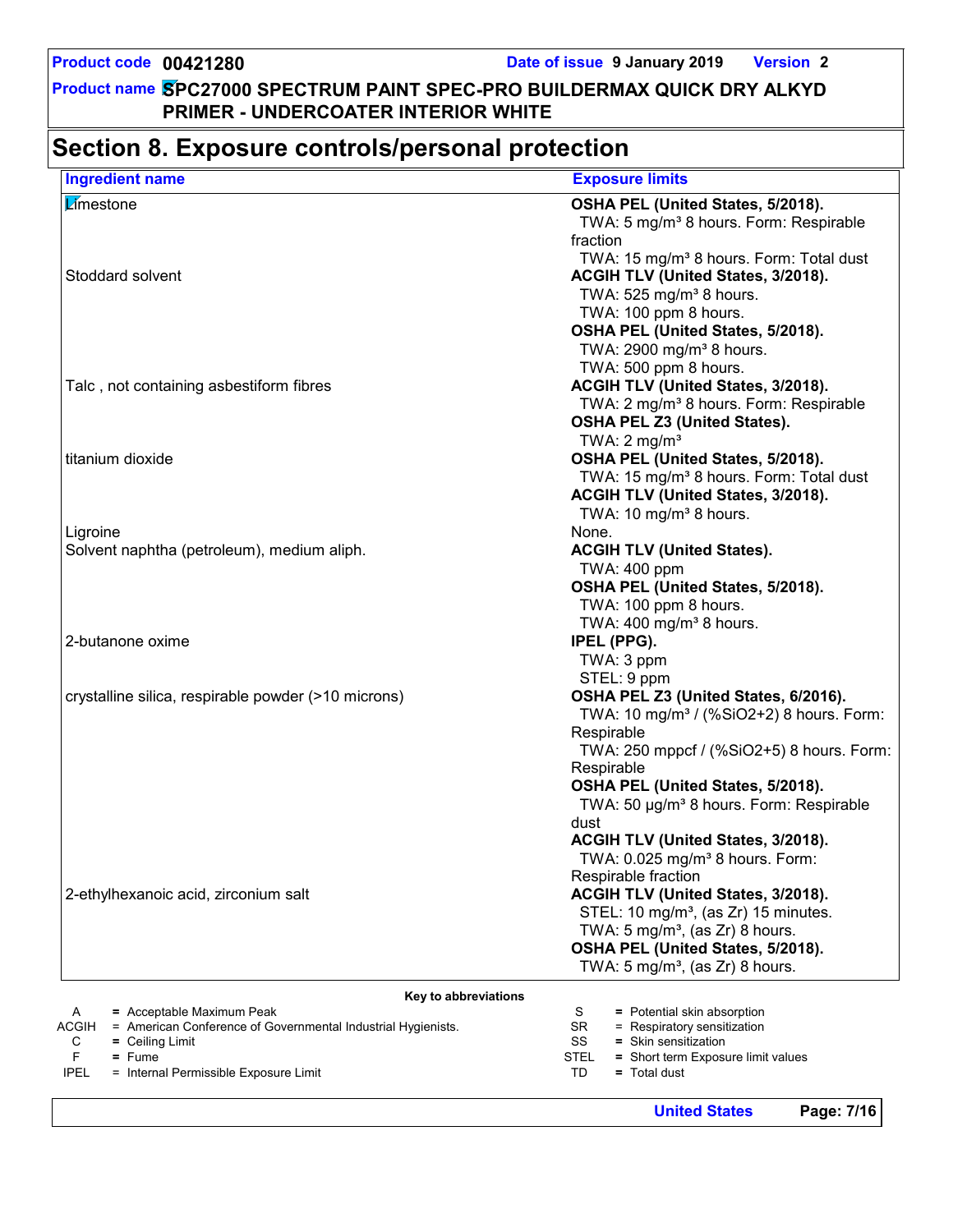**SPC27000 SPECTRUM PAINT SPEC-PRO BUILDERMAX QUICK DRY ALKYD Product name PRIMER - UNDERCOATER INTERIOR WHITE Product code 00421280 Date of issue 9 January 2019 Version 2 Section 8. Exposure controls/personal protection Hand protection** : Chemical-resistant, impervious gloves complying with an approved standard should be **inverted** worn at all times when handling chemical products if a risk assessment indicates this is necessary. Considering the parameters specified by the glove manufacturer, check during use that the gloves are still retaining their protective properties. It should be noted that the time to breakthrough for any glove material may be different for different glove manufacturers. In the case of mixtures, consisting of several substances, the protection time of the gloves cannot be accurately estimated. **Eye/face protection :** Chemical splash goggles. **Body protection** : Personal protective equipment for the body should be selected based on the task being **Body** performed and the risks involved and should be approved by a specialist before handling this product. When there is a risk of ignition from static electricity, wear antistatic protective clothing. For the greatest protection from static discharges, clothing should include anti-static overalls, boots and gloves. **Environmental exposure controls :** Emissions from ventilation or work process equipment should be checked to ensure they comply with the requirements of environmental protection legislation. In some cases, fume scrubbers, filters or engineering modifications to the process equipment will be necessary to reduce emissions to acceptable levels. **Appropriate engineering controls :** Use only with adequate ventilation. Use process enclosures, local exhaust ventilation or other engineering controls to keep worker exposure to airborne contaminants below any recommended or statutory limits. The engineering controls also need to keep gas, vapor or dust concentrations below any lower explosive limits. Use explosion-proof ventilation equipment. Wash hands, forearms and face thoroughly after handling chemical products, before eating, smoking and using the lavatory and at the end of the working period. Appropriate techniques should be used to remove potentially contaminated clothing. Wash contaminated clothing before reusing. Ensure that eyewash stations and safety showers are close to the workstation location. **Hygiene measures : Individual protection measures Skin protection Other skin protection : Recommended monitoring :** If this product contains ingredients with exposure limits, personal, workplace **procedures** atmosphere or biological monitoring may be required to determine the effectiveness of the ventilation or other control measures and/or the necessity to use respiratory protective equipment. Reference should be made to appropriate monitoring standards. Reference to national guidance documents for methods for the determination of hazardous substances will also be required. **Gloves** For prolonged or repeated handling, use the following type of gloves: Recommended: nitrile rubber Appropriate footwear and any additional skin protection measures should be selected based on the task being performed and the risks involved and should be approved by a specialist before handling this product. **Consult local authorities for acceptable exposure limits.** TLV = Threshold Limit Value TWA **=** Time Weighted Average OSHA **=** Occupational Safety and Health Administration.  $R = Respirable$ <br> $Z = OSHA 290$ = OSHA 29 CFR 1910.1200 Subpart Z - Toxic and Hazardous Substances

**United States Page: 8/16**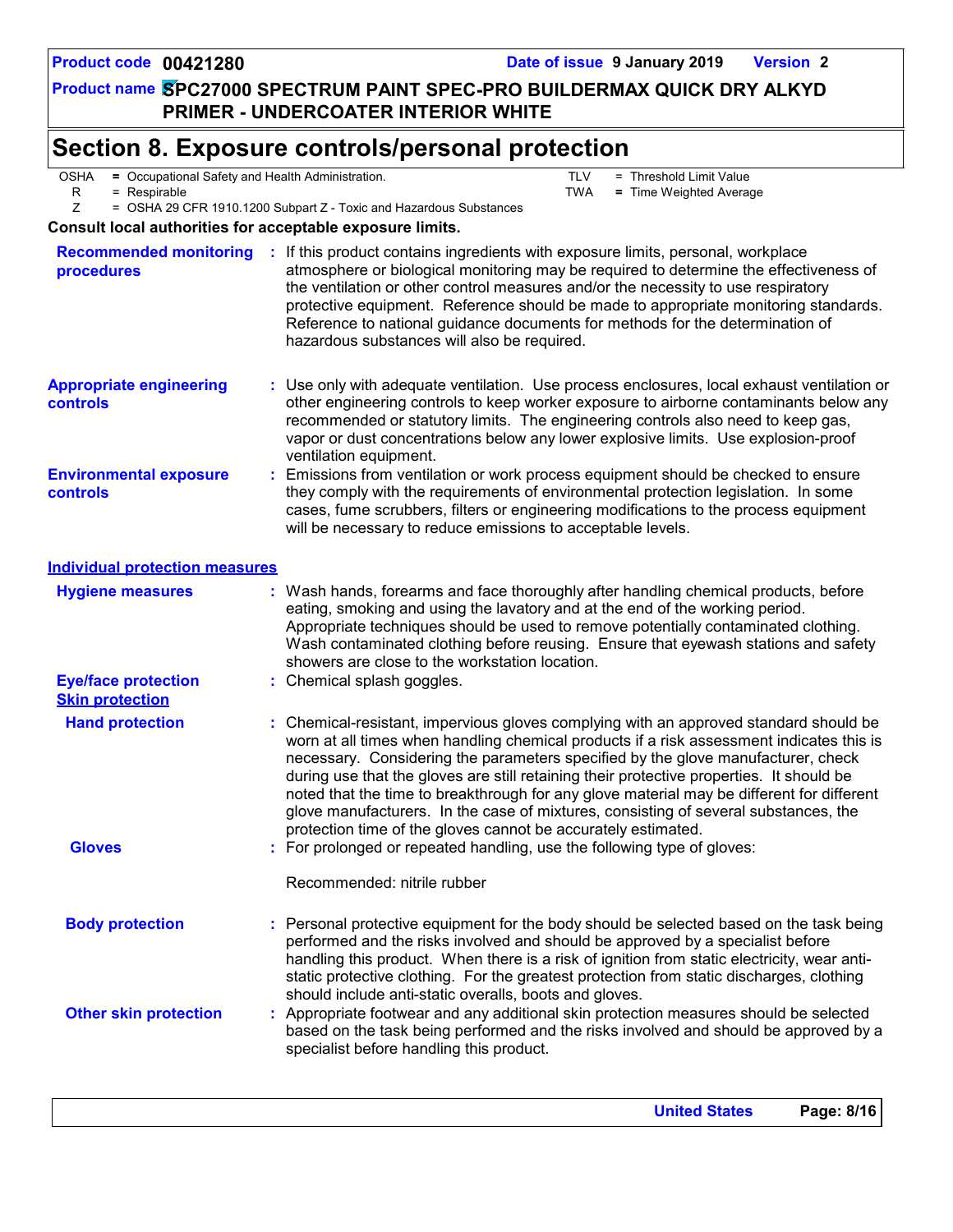#### **SPC27000 SPECTRUM PAINT SPEC-PRO BUILDERMAX QUICK DRY ALKYD Product name PRIMER - UNDERCOATER INTERIOR WHITE**

## **Section 8. Exposure controls/personal protection**

**Respiratory protection :** Respirator selection must be based on known or anticipated exposure levels, the hazards of the product and the safe working limits of the selected respirator. If workers are exposed to concentrations above the exposure limit, they must use appropriate, certified respirators. Use a properly fitted, air-purifying or air-fed respirator complying with an approved standard if a risk assessment indicates this is necessary.

## **Section 9. Physical and chemical properties**

| <b>Appearance</b>                                 |                                                              |
|---------------------------------------------------|--------------------------------------------------------------|
| <b>Physical state</b>                             | $:$ Liquid.                                                  |
| <b>Color</b>                                      | : Not available.                                             |
| Odor                                              | Characteristic.                                              |
| <b>Odor threshold</b>                             | Not available.                                               |
| pH                                                | Not available.                                               |
| <b>Melting point</b>                              | : Not available.                                             |
| <b>Boiling point</b>                              | : $>37.78^{\circ}C$ ( $>100^{\circ}F$ )                      |
| <b>Flash point</b>                                | : Closed cup: 22.78°C (73°F)                                 |
| <b>Material supports</b><br>combustion.           | : Yes.                                                       |
| <b>Auto-ignition temperature</b>                  | : Not available.                                             |
| <b>Decomposition temperature</b>                  | : Not available.                                             |
| <b>Flammability (solid, gas)</b>                  | : Not available.                                             |
| Lower and upper explosive<br>(flammable) limits   | : Not available.                                             |
| <b>Evaporation rate</b>                           | : Not available.                                             |
| <b>Vapor pressure</b>                             | : Not available.                                             |
| <b>Vapor density</b>                              | : Not available.                                             |
| <b>Relative density</b>                           | : 1.45                                                       |
| Density (Ibs / gal)                               | : 12.1                                                       |
| <b>Solubility</b>                                 | Insoluble in the following materials: cold water.            |
| <b>Partition coefficient: n-</b><br>octanol/water | : Not available.                                             |
| <b>Viscosity</b>                                  | Kinematic (40°C (104°F)): >0.21 cm <sup>2</sup> /s (>21 cSt) |
| <b>Volatility</b>                                 | 54% (v/v), 29.007% (w/w)                                     |
| % Solid. (w/w)                                    | : 70.993                                                     |

## **Section 10. Stability and reactivity**

|                                                     | <b>United States</b><br>Page: 9/16                                                           |
|-----------------------------------------------------|----------------------------------------------------------------------------------------------|
| <b>Possibility of hazardous</b><br><b>reactions</b> | : Under normal conditions of storage and use, hazardous reactions will not occur.            |
| <b>Chemical stability</b>                           | : The product is stable.                                                                     |
| <b>Reactivity</b>                                   | : No specific test data related to reactivity available for this product or its ingredients. |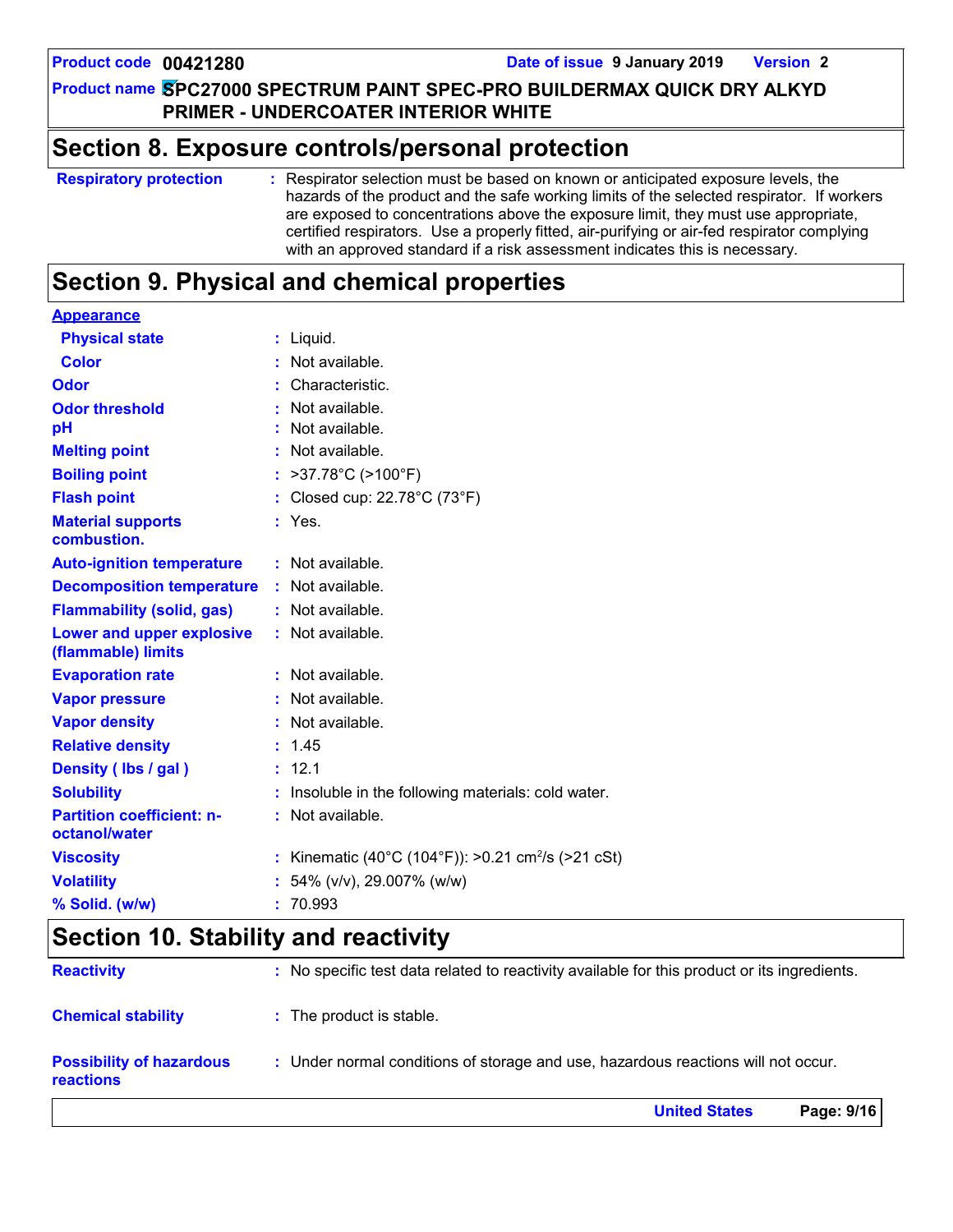#### **SPC27000 SPECTRUM PAINT SPEC-PRO BUILDERMAX QUICK DRY ALKYD Product name PRIMER - UNDERCOATER INTERIOR WHITE**

## **Section 10. Stability and reactivity**

| <b>Conditions to avoid</b>                 | : When exposed to high temperatures may produce hazardous decomposition products.<br>Refer to protective measures listed in sections 7 and 8. |
|--------------------------------------------|-----------------------------------------------------------------------------------------------------------------------------------------------|
| <b>Incompatible materials</b>              | : Keep away from the following materials to prevent strong exothermic reactions:<br>oxidizing agents, strong alkalis, strong acids.           |
| <b>Hazardous decomposition</b><br>products | Decomposition products may include the following materials: carbon monoxide, carbon<br>dioxide, smoke, oxides of nitrogen.                    |

## **Section 11. Toxicological information**

#### **Information on toxicological effects**

#### **Acute toxicity**

**Carcinogenicity**

**Classification**

**Conclusion/Summary :**

| <b>Product/ingredient name</b>                | <b>Result</b>                                          | <b>Species</b> | <b>Dose</b> | <b>Exposure</b> |
|-----------------------------------------------|--------------------------------------------------------|----------------|-------------|-----------------|
| Stoddard solvent                              | LD50 Oral                                              | Rat            | >5 g/kg     |                 |
| titanium dioxide                              | <b>LC50 Inhalation Dusts and mists</b>                 | Rat            | >6.82 mg/l  | 4 hours         |
|                                               | LD50 Dermal                                            | Rabbit         | >5000 mg/kg |                 |
|                                               | LD50 Oral                                              | Rat            | >5000 mg/kg |                 |
| Ligroine                                      | LC50 Inhalation Gas.                                   | Rat            | 3400 ppm    | 4 hours         |
| Solvent naphtha (petroleum),<br>medium aliph. | LD50 Dermal                                            | Rabbit         | >3000 mg/kg |                 |
|                                               | LD50 Oral                                              | Rat            | >5000 mg/kg |                 |
| 2-butanone oxime                              | LD50 Oral                                              | Rat            | 930 mg/kg   |                 |
| 2-ethylhexanoic acid,<br>zirconium salt       | LD50 Dermal                                            | Rabbit         | >5 g/kg     |                 |
|                                               | LD50 Oral                                              | Rat            | >5 g/kg     |                 |
| <b>Conclusion/Summary</b>                     | : There are no data available on the mixture itself.   |                |             |                 |
| <b>Irritation/Corrosion</b>                   |                                                        |                |             |                 |
| <b>Conclusion/Summary</b>                     |                                                        |                |             |                 |
| <b>Skin</b>                                   | There are no data available on the mixture itself.     |                |             |                 |
| <b>Eyes</b>                                   | There are no data available on the mixture itself.     |                |             |                 |
| <b>Respiratory</b>                            | There are no data available on the mixture itself.     |                |             |                 |
| <b>Sensitization</b>                          |                                                        |                |             |                 |
| <b>Conclusion/Summary</b>                     |                                                        |                |             |                 |
| <b>Skin</b>                                   | There are no data available on the mixture itself.     |                |             |                 |
| <b>Respiratory</b>                            | There are no data available on the mixture itself.     |                |             |                 |
| <b>Mutagenicity</b>                           |                                                        |                |             |                 |
| <b>Conclusion/Summary</b>                     | $:$ There are no data available on the mixture itself. |                |             |                 |

: There are no data available on the mixture itself.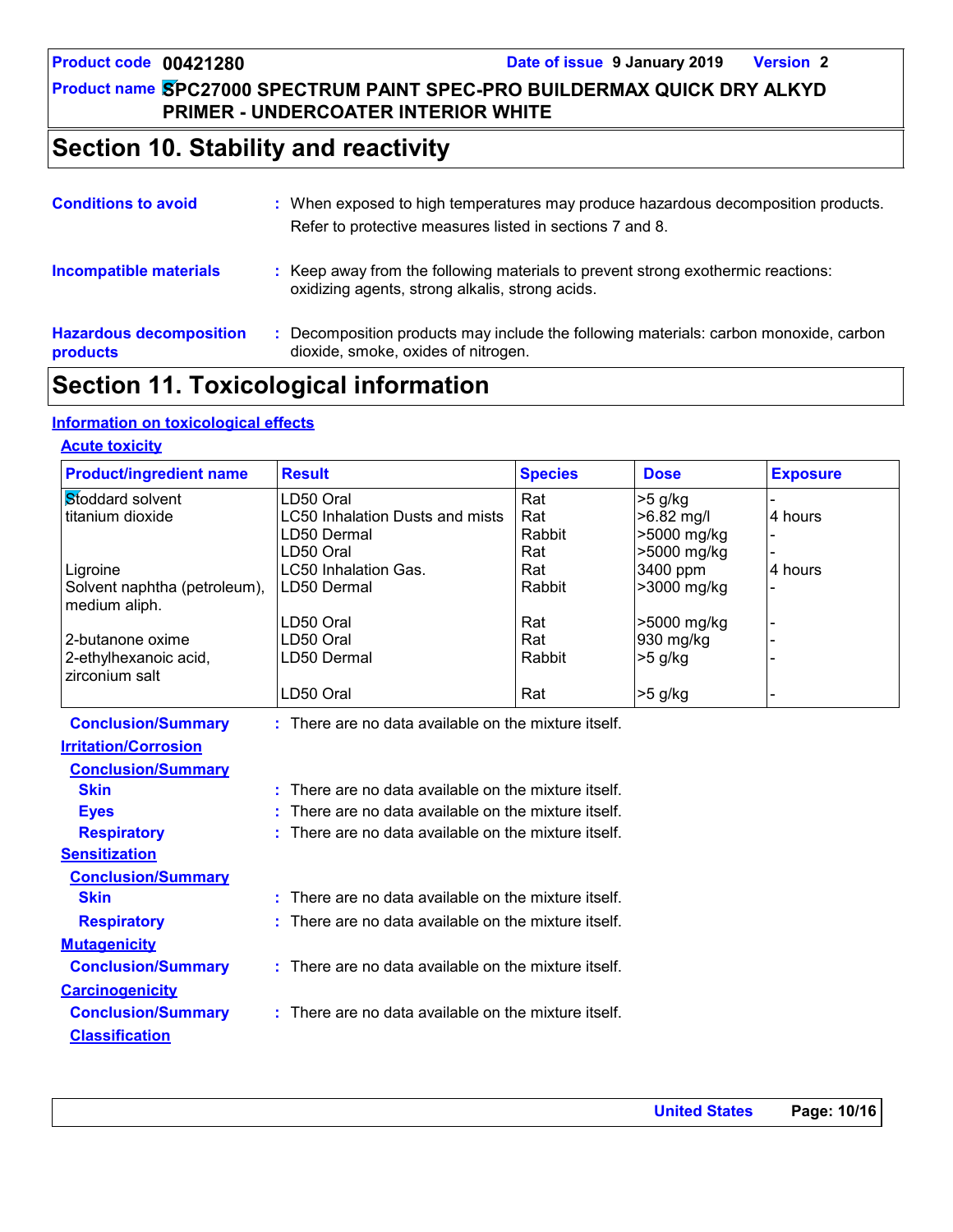#### **SPC27000 SPECTRUM PAINT SPEC-PRO BUILDERMAX QUICK DRY ALKYD Product name PRIMER - UNDERCOATER INTERIOR WHITE**

## **Section 11. Toxicological information**

| <b>Product/ingredient name</b>                                             | <b>OSHA</b> | <b>IARC</b> | <b>NTP</b>                      |
|----------------------------------------------------------------------------|-------------|-------------|---------------------------------|
| titanium dioxide<br>crystalline silica, respirable<br>powder (>10 microns) |             | 2B          | Known to be a human carcinogen. |

**Carcinogen Classification code:**

**IARC: 1, 2A, 2B, 3, 4 NTP: Known to be a human carcinogen; Reasonably anticipated to be a human carcinogen OSHA: + Not listed/not regulated: -**

#### **Reproductive toxicity**

**Conclusion/Summary :**

There are no data available on the mixture itself.

#### **Teratogenicity**

**Conclusion/Summary :** There are no data available on the mixture itself.

#### **Specific target organ toxicity (single exposure)**

| <b>Name</b>                                                                           | <b>Category</b>          |
|---------------------------------------------------------------------------------------|--------------------------|
| Talc, not containing asbestiform fibres<br>Solvent naphtha (petroleum), medium aliph. | Category 3<br>Category 3 |
|                                                                                       |                          |

#### **Specific target organ toxicity (repeated exposure)**

| <b>Name</b>                                | <b>Category</b> |
|--------------------------------------------|-----------------|
| Stoddard solvent                           | Category 1      |
| Solvent naphtha (petroleum), medium aliph. | Category 1      |

**Target organs :** Contains material which causes damage to the following organs: brain, skin. Contains material which may cause damage to the following organs: kidneys, lungs, the nervous system, liver, cardiovascular system, upper respiratory tract, central nervous system (CNS), eye, lens or cornea, testes.

#### **Aspiration hazard**

| <b>Name</b>                                | <b>Result</b>                         |
|--------------------------------------------|---------------------------------------|
| Stoddard solvent                           | <b>ASPIRATION HAZARD - Category 1</b> |
| Ligroine                                   | <b>ASPIRATION HAZARD - Category 1</b> |
| Solvent naphtha (petroleum), medium aliph. | <b>ASPIRATION HAZARD - Category 1</b> |

#### **Information on the likely routes of exposure**

#### **Potential acute health effects**

|                                     | <b>Halland Olaters</b>                                                                     | $P_{max}$ . 4414 $P$ |
|-------------------------------------|--------------------------------------------------------------------------------------------|----------------------|
| <b>Eye contact</b>                  | : Adverse symptoms may include the following:<br>pain or irritation<br>watering<br>redness |                      |
| <b>Over-exposure signs/symptoms</b> |                                                                                            |                      |
| <b>Ingestion</b>                    | : No known significant effects or critical hazards.                                        |                      |
| <b>Skin contact</b>                 | : Defatting to the skin. May cause skin dryness and irritation.                            |                      |
| <b>Inhalation</b>                   | : No known significant effects or critical hazards.                                        |                      |
| <b>Eye contact</b>                  | : Causes serious eye irritation.                                                           |                      |
|                                     |                                                                                            |                      |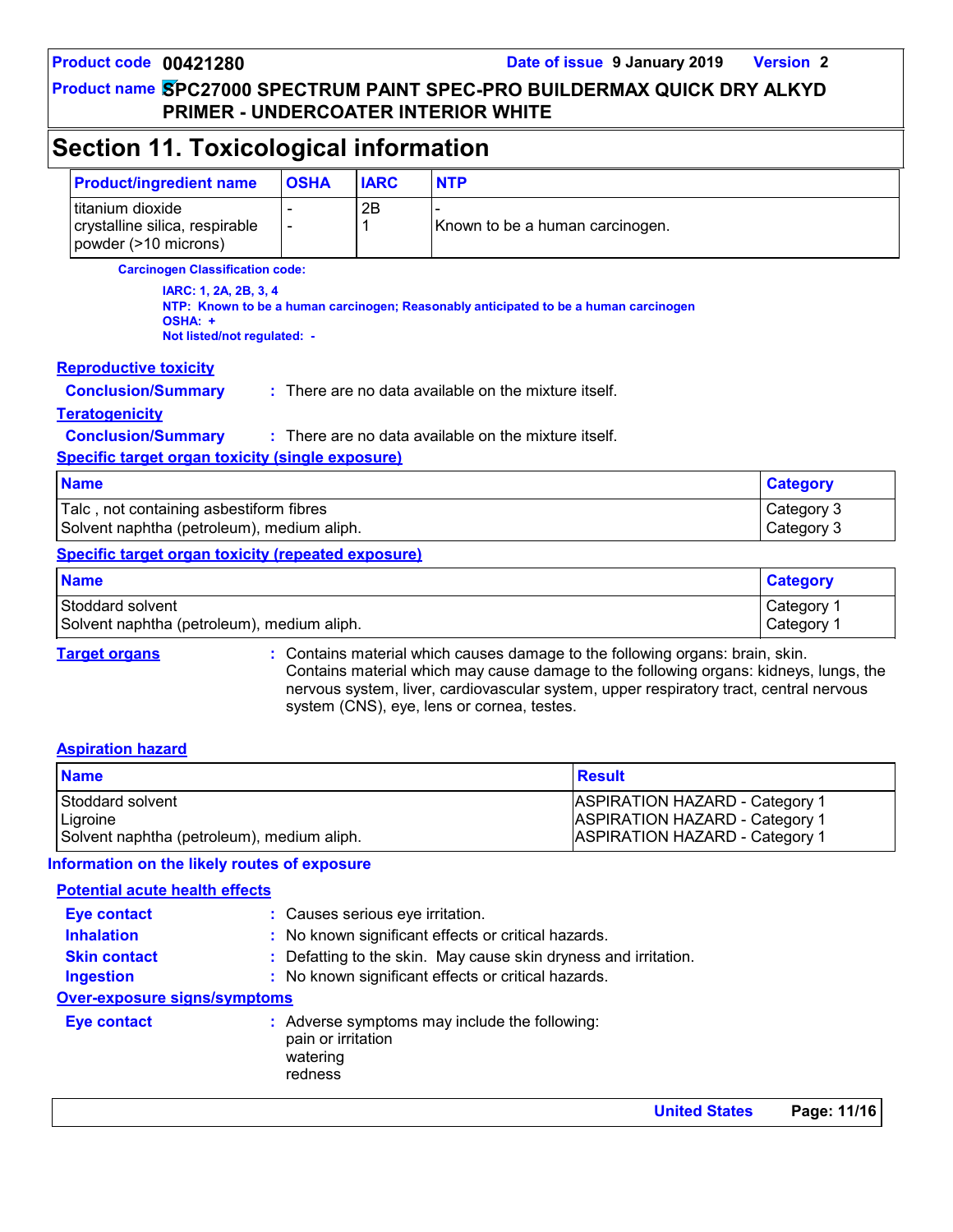#### **SPC27000 SPECTRUM PAINT SPEC-PRO BUILDERMAX QUICK DRY ALKYD Product name PRIMER - UNDERCOATER INTERIOR WHITE**

## **Section 11. Toxicological information**

| <b>Inhalation</b>                                                           | : Adverse symptoms may include the following:<br>reduced fetal weight<br>increase in fetal deaths<br>skeletal malformations                                                                                                                                                                                                                                                                                                                                                                                                                                                                                                                                                                                                                                                                                                                                                                                                                                                                                                                                                                                                                                                                                                                                                                                                                                                                                                                                                                                                                                                                                                                                                                                                                                                                                                                                                                                                                                                                                                                     |
|-----------------------------------------------------------------------------|-------------------------------------------------------------------------------------------------------------------------------------------------------------------------------------------------------------------------------------------------------------------------------------------------------------------------------------------------------------------------------------------------------------------------------------------------------------------------------------------------------------------------------------------------------------------------------------------------------------------------------------------------------------------------------------------------------------------------------------------------------------------------------------------------------------------------------------------------------------------------------------------------------------------------------------------------------------------------------------------------------------------------------------------------------------------------------------------------------------------------------------------------------------------------------------------------------------------------------------------------------------------------------------------------------------------------------------------------------------------------------------------------------------------------------------------------------------------------------------------------------------------------------------------------------------------------------------------------------------------------------------------------------------------------------------------------------------------------------------------------------------------------------------------------------------------------------------------------------------------------------------------------------------------------------------------------------------------------------------------------------------------------------------------------|
| <b>Skin contact</b>                                                         | : Adverse symptoms may include the following:<br>irritation<br>dryness<br>cracking<br>reduced fetal weight<br>increase in fetal deaths<br>skeletal malformations                                                                                                                                                                                                                                                                                                                                                                                                                                                                                                                                                                                                                                                                                                                                                                                                                                                                                                                                                                                                                                                                                                                                                                                                                                                                                                                                                                                                                                                                                                                                                                                                                                                                                                                                                                                                                                                                                |
| <b>Ingestion</b>                                                            | : Adverse symptoms may include the following:<br>reduced fetal weight<br>increase in fetal deaths<br>skeletal malformations<br>Delayed and immediate effects and also chronic effects from short and long term exposure                                                                                                                                                                                                                                                                                                                                                                                                                                                                                                                                                                                                                                                                                                                                                                                                                                                                                                                                                                                                                                                                                                                                                                                                                                                                                                                                                                                                                                                                                                                                                                                                                                                                                                                                                                                                                         |
| <b>Conclusion/Summary</b>                                                   | : There are no data available on the mixture itself. This product contains crystalline silica<br>which can cause lung cancer or silicosis. The risk of cancer depends on the duration<br>and level of exposure to dust from sanding surfaces or mist from spray applications.<br>This product contains TiO2 which has been classified as a GHS Carcinogen Category 2<br>based on its IARC 2B classification. For many PPG products, TiO2 is utilized as a raw<br>material in a liquid coating formulation. In this case, the TiO2 particles are bound in a<br>matrix with no meaningful potential for human exposure to unbound particles of TiO2<br>when the product is applied with a brush or roller. Sanding the coating surface or mist<br>from spray applications may be harmful depending on the duration and level of<br>exposure and require the use of appropriate personal protective equipment and/or<br>engineering controls (see Section 8). Exposure to component solvent vapor<br>concentrations in excess of the stated occupational exposure limit may result in adverse<br>health effects such as mucous membrane and respiratory system irritation and adverse<br>effects on the kidneys, liver and central nervous system. Symptoms and signs include<br>headache, dizziness, fatigue, muscular weakness, drowsiness and, in extreme cases,<br>loss of consciousness. Solvents may cause some of the above effects by absorption<br>through the skin. There is some evidence that repeated exposure to organic solvent<br>vapors in combination with constant loud noise can cause greater hearing loss than<br>expected from exposure to noise alone. If splashed in the eyes, the liquid may cause<br>irritation and reversible damage. Ingestion may cause nausea, diarrhea and vomiting.<br>This takes into account, where known, delayed and immediate effects and also chronic<br>effects of components from short-term and long-term exposure by oral, inhalation and<br>dermal routes of exposure and eye contact. |
| <b>Short term exposure</b><br><b>Potential immediate</b><br>effects         | : There are no data available on the mixture itself.                                                                                                                                                                                                                                                                                                                                                                                                                                                                                                                                                                                                                                                                                                                                                                                                                                                                                                                                                                                                                                                                                                                                                                                                                                                                                                                                                                                                                                                                                                                                                                                                                                                                                                                                                                                                                                                                                                                                                                                            |
| <b>Potential delayed effects</b><br>Long term exposure                      | : There are no data available on the mixture itself.                                                                                                                                                                                                                                                                                                                                                                                                                                                                                                                                                                                                                                                                                                                                                                                                                                                                                                                                                                                                                                                                                                                                                                                                                                                                                                                                                                                                                                                                                                                                                                                                                                                                                                                                                                                                                                                                                                                                                                                            |
| <b>Potential immediate</b><br>effects                                       | : There are no data available on the mixture itself.                                                                                                                                                                                                                                                                                                                                                                                                                                                                                                                                                                                                                                                                                                                                                                                                                                                                                                                                                                                                                                                                                                                                                                                                                                                                                                                                                                                                                                                                                                                                                                                                                                                                                                                                                                                                                                                                                                                                                                                            |
| <b>Potential delayed effects</b><br><b>Potential chronic health effects</b> | : There are no data available on the mixture itself.                                                                                                                                                                                                                                                                                                                                                                                                                                                                                                                                                                                                                                                                                                                                                                                                                                                                                                                                                                                                                                                                                                                                                                                                                                                                                                                                                                                                                                                                                                                                                                                                                                                                                                                                                                                                                                                                                                                                                                                            |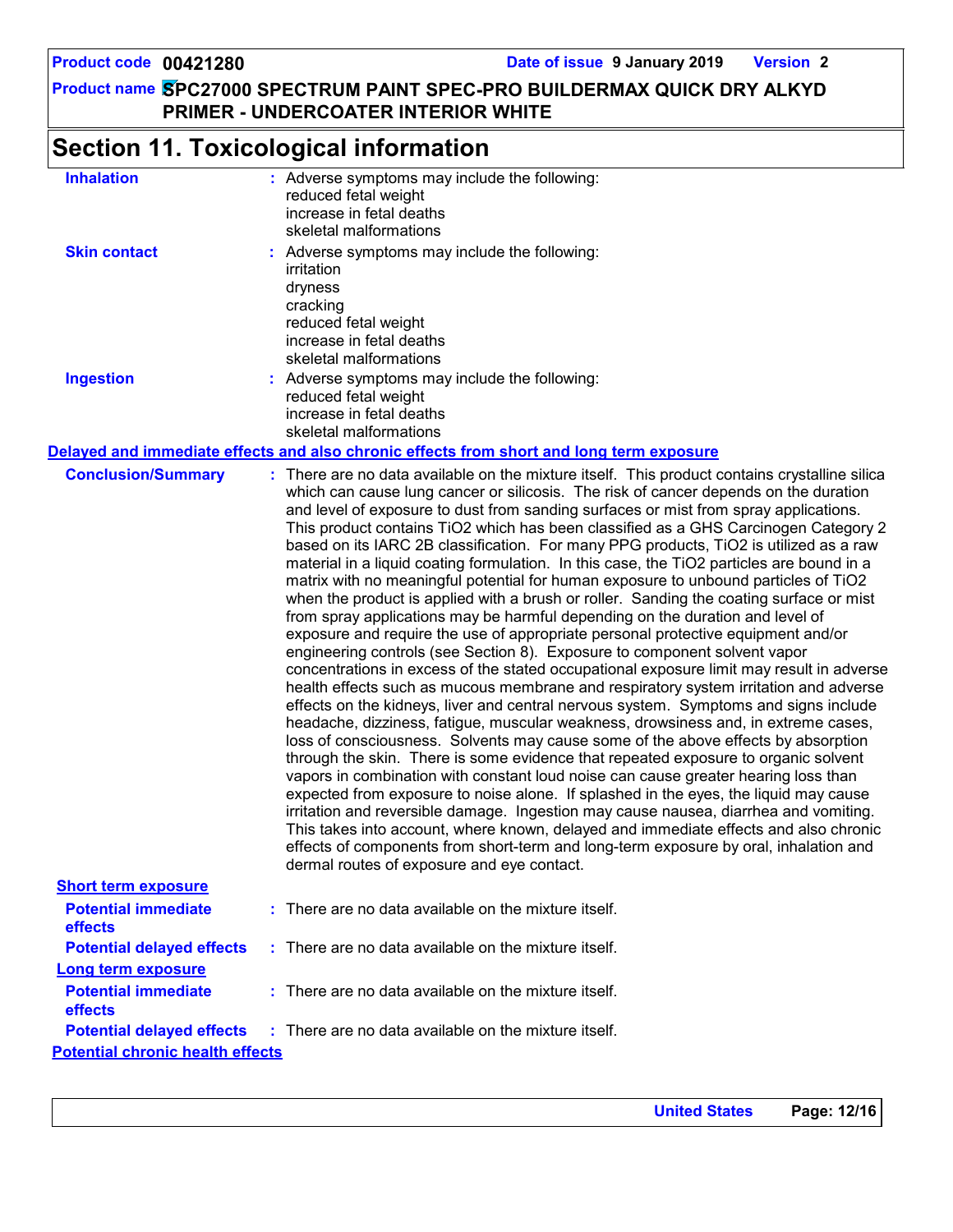## **Section 11. Toxicological information**

| <b>General</b>                        | : Causes damage to organs through prolonged or repeated exposure. Prolonged or<br>repeated contact can defat the skin and lead to irritation, cracking and/or dermatitis. |  |
|---------------------------------------|---------------------------------------------------------------------------------------------------------------------------------------------------------------------------|--|
| <b>Carcinogenicity</b>                | : May cause cancer. Risk of cancer depends on duration and level of exposure.                                                                                             |  |
| <b>Mutagenicity</b>                   | : No known significant effects or critical hazards.                                                                                                                       |  |
| <b>Teratogenicity</b>                 | : Suspected of damaging the unborn child.                                                                                                                                 |  |
| <b>Developmental effects</b>          | : No known significant effects or critical hazards.                                                                                                                       |  |
| <b>Fertility effects</b>              | : Suspected of damaging fertility.                                                                                                                                        |  |
| <b>Numerical measures of toxicity</b> |                                                                                                                                                                           |  |
| <b>Acute toxicity estimates</b>       |                                                                                                                                                                           |  |
| <b>Route</b>                          | <b>ATE value</b>                                                                                                                                                          |  |
| <b>Inhalation</b> (gases)             | 36175.8 ppm                                                                                                                                                               |  |

## **Section 12. Ecological information**

| <b>Toxicity</b>                |                                  |                         |                 |
|--------------------------------|----------------------------------|-------------------------|-----------------|
| <b>Product/ingredient name</b> | <b>Result</b>                    | <b>Species</b>          | <b>Exposure</b> |
| titanium dioxide               | Acute LC50 >100 mg/l Fresh water | Daphnia - Daphnia magna | 48 hours        |

#### **Persistence and degradability**

Not available.

#### **Bioaccumulative potential**

| <b>Product/ingredient name</b> | $\mathsf{LogP}_\mathsf{ow}$ | <b>BCF</b> | <b>Potential</b> |
|--------------------------------|-----------------------------|------------|------------------|
| Stoddard solvent               | 3.16 to 7.06                | .5.01      | high             |
| 12-butanone oxime              | 0.63                        |            | low              |

#### **Mobility in soil**

**Soil/water partition coefficient (K**<sub>oc</sub>)

**:** Not available.

## **Section 13. Disposal considerations**

| <b>Disposal methods</b> | : The generation of waste should be avoided or minimized wherever possible. Disposal<br>of this product, solutions and any by-products should at all times comply with the<br>requirements of environmental protection and waste disposal legislation and any<br>regional local authority requirements. Dispose of surplus and non-recyclable products<br>via a licensed waste disposal contractor. Waste should not be disposed of untreated to<br>the sewer unless fully compliant with the requirements of all authorities with jurisdiction.<br>Waste packaging should be recycled. Incineration or landfill should only be considered<br>when recycling is not feasible. This material and its container must be disposed of in a<br>safe way. Care should be taken when handling emptied containers that have not been<br>cleaned or rinsed out. Empty containers or liners may retain some product residues. |
|-------------------------|---------------------------------------------------------------------------------------------------------------------------------------------------------------------------------------------------------------------------------------------------------------------------------------------------------------------------------------------------------------------------------------------------------------------------------------------------------------------------------------------------------------------------------------------------------------------------------------------------------------------------------------------------------------------------------------------------------------------------------------------------------------------------------------------------------------------------------------------------------------------------------------------------------------------|
|-------------------------|---------------------------------------------------------------------------------------------------------------------------------------------------------------------------------------------------------------------------------------------------------------------------------------------------------------------------------------------------------------------------------------------------------------------------------------------------------------------------------------------------------------------------------------------------------------------------------------------------------------------------------------------------------------------------------------------------------------------------------------------------------------------------------------------------------------------------------------------------------------------------------------------------------------------|

**United States Page: 13/16**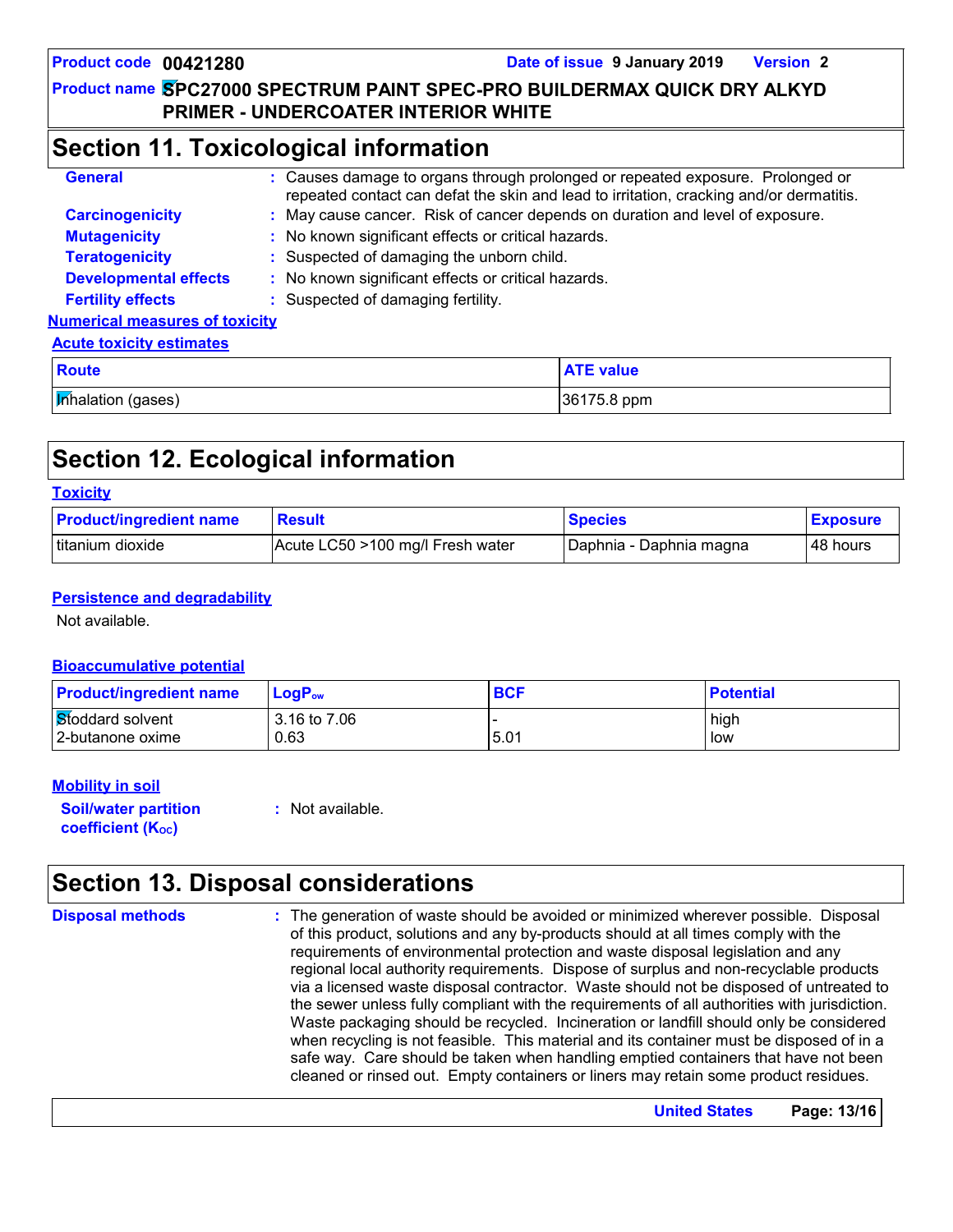## **Section 13. Disposal considerations**

Vapor from product residues may create a highly flammable or explosive atmosphere inside the container. Do not cut, weld or grind used containers unless they have been cleaned thoroughly internally. Avoid dispersal of spilled material and runoff and contact with soil, waterways, drains and sewers.

**Disposal should be in accordance with applicable regional, national and local laws and regulations.**

**Refer to Section 7: HANDLING AND STORAGE and Section 8: EXPOSURE CONTROLS/PERSONAL PROTECTION for additional handling information and protection of employees. Section 6. Accidental release measures**

### **14. Transport information**

|                                                      | <b>DOT</b>      | <b>IMDG</b>     | <b>IATA</b>     |
|------------------------------------------------------|-----------------|-----------------|-----------------|
| <b>UN number</b>                                     | <b>UN1263</b>   | <b>UN1263</b>   | UN1263          |
| <b>UN proper shipping</b><br>name                    | <b>PAINT</b>    | <b>PAINT</b>    | <b>PAINT</b>    |
| <b>Transport hazard class 3</b><br>(e <sub>s</sub> ) |                 | 3               | 3               |
| <b>Packing group</b>                                 | Ш               | $\mathbf{I}$    | Ш               |
| Environmental hazards   No.                          |                 | No.             | No.             |
| <b>Marine pollutant</b><br><b>substances</b>         | Not applicable. | Not applicable. | Not applicable. |
| <b>Product RQ (lbs)</b>                              | 33551.3         | Not applicable. | Not applicable. |
| <b>RQ substances</b>                                 | (xylene)        | Not applicable. | Not applicable. |

#### **Additional information**

**DOT**

- Package sizes shipped in quantities less than the product reportable quantity are not subject to the **:** RQ (reportable quantity) transportation requirements.
- None identified. **: IMDG**
- **IATA :** None identified.

## **Section 15. Regulatory information**

#### **United States**

**United States inventory (TSCA 8b) :** All components are listed or exempted.

#### **SARA 302/304**

**SARA 304 RQ :** Not applicable.

#### **Composition/information on ingredients**

No products were found.

#### **SARA 311/312**

**United States Page: 14/16**

**Special precautions for user Transport within user's premises:** always transport in closed containers that are **:** upright and secure. Ensure that persons transporting the product know what to do in the event of an accident or spillage.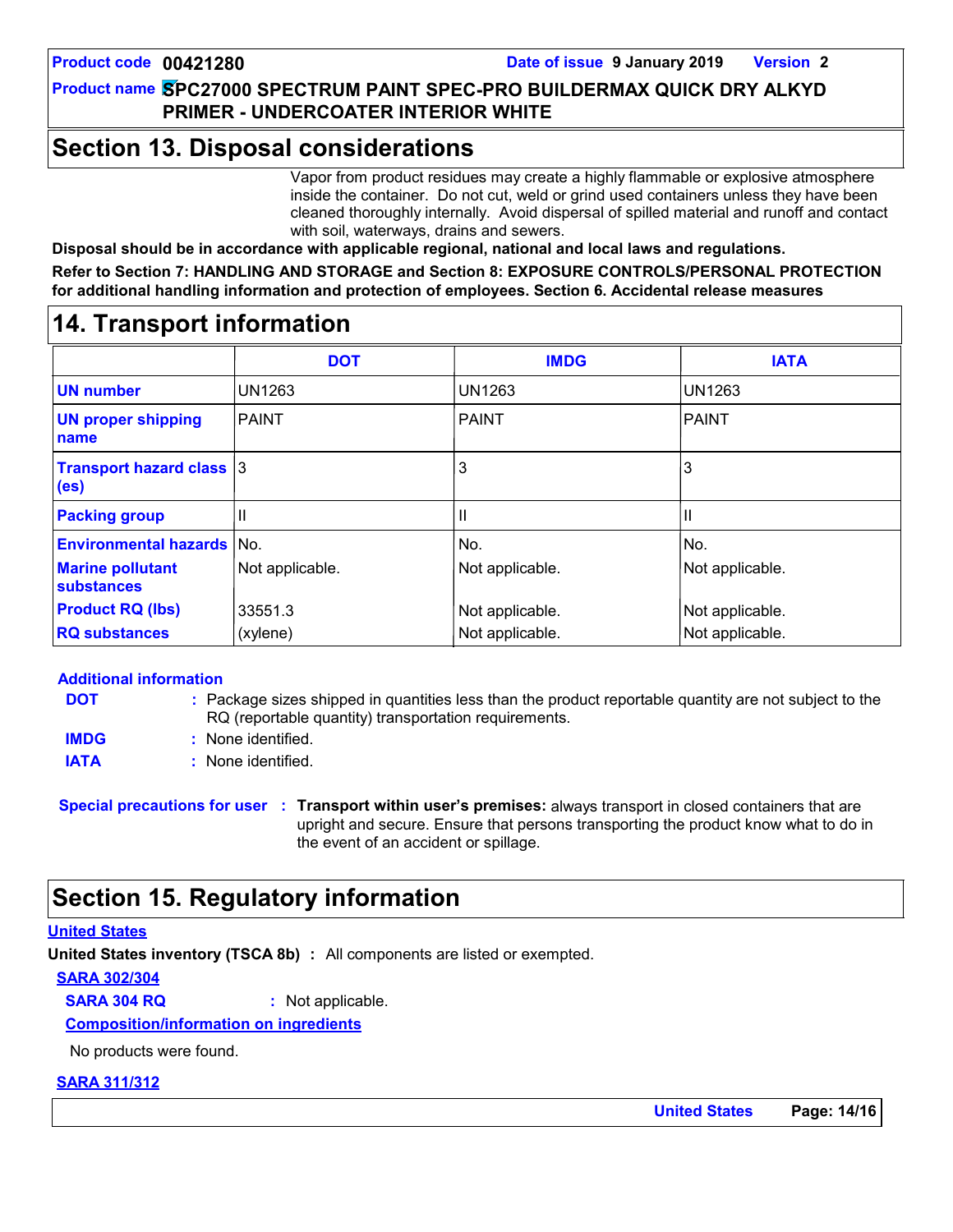## **Section 15. Regulatory information**

| <b>Classification</b> | : FLAMMABLE LIQUIDS - Category 2                                    |
|-----------------------|---------------------------------------------------------------------|
|                       | EYE IRRITATION - Category 2A                                        |
|                       | CARCINOGENICITY - Category 1A                                       |
|                       | TOXIC TO REPRODUCTION (Fertility) - Category 2                      |
|                       | TOXIC TO REPRODUCTION (Unborn child) - Category 2                   |
|                       | SPECIFIC TARGET ORGAN TOXICITY (REPEATED EXPOSURE) (central nervous |
|                       | system (CNS)) - Category 1                                          |
|                       | HNOC - Defatting irritant                                           |

#### **Composition/information on ingredients**

| <b>Name</b>                                            | $\frac{9}{6}$ | <b>Classification</b>                                                                                                                                                                                                                            |
|--------------------------------------------------------|---------------|--------------------------------------------------------------------------------------------------------------------------------------------------------------------------------------------------------------------------------------------------|
| Stoddard solvent                                       | $≥20 - ≤50$   | FLAMMABLE LIQUIDS - Category 3<br><b>EYE IRRITATION - Category 2A</b><br>SPECIFIC TARGET ORGAN TOXICITY (REPEATED<br>EXPOSURE) (central nervous system (CNS)) - Category 1<br><b>ASPIRATION HAZARD - Category 1</b><br>HNOC - Defatting irritant |
| Talc, not containing asbestiform                       | $≥10 - 20$    | SPECIFIC TARGET ORGAN TOXICITY (SINGLE EXPOSURE)                                                                                                                                                                                                 |
| fibres                                                 |               | (Respiratory tract irritation) - Category 3                                                                                                                                                                                                      |
| titanium dioxide                                       | $≥5.0 - ≤10$  | <b>CARCINOGENICITY - Category 2</b>                                                                                                                                                                                                              |
| Ligroine                                               | $≥5.0 - ≤9.1$ | FLAMMABLE LIQUIDS - Category 2                                                                                                                                                                                                                   |
|                                                        |               | <b>ACUTE TOXICITY (inhalation) - Category 4</b>                                                                                                                                                                                                  |
|                                                        |               | EYE IRRITATION - Category 2A                                                                                                                                                                                                                     |
|                                                        |               | <b>ASPIRATION HAZARD - Category 1</b>                                                                                                                                                                                                            |
|                                                        |               | HNOC - Defatting irritant                                                                                                                                                                                                                        |
| Solvent naphtha (petroleum),                           | $≥1.0 - ≤5.0$ | FLAMMABLE LIQUIDS - Category 3                                                                                                                                                                                                                   |
| medium aliph.                                          |               | SPECIFIC TARGET ORGAN TOXICITY (SINGLE EXPOSURE)                                                                                                                                                                                                 |
|                                                        |               | (Narcotic effects) - Category 3                                                                                                                                                                                                                  |
|                                                        |               | SPECIFIC TARGET ORGAN TOXICITY (REPEATED                                                                                                                                                                                                         |
|                                                        |               | EXPOSURE) (central nervous system (CNS)) - Category 1<br><b>ASPIRATION HAZARD - Category 1</b>                                                                                                                                                   |
|                                                        |               | HNOC - Defatting irritant                                                                                                                                                                                                                        |
| 2-butanone oxime                                       | 1.0           | FLAMMABLE LIQUIDS - Category 4                                                                                                                                                                                                                   |
|                                                        |               | <b>ACUTE TOXICITY (oral) - Category 4</b>                                                                                                                                                                                                        |
|                                                        |               | ACUTE TOXICITY (dermal) - Category 4                                                                                                                                                                                                             |
|                                                        |               | SERIOUS EYE DAMAGE - Category 1                                                                                                                                                                                                                  |
|                                                        |               | SKIN SENSITIZATION - Category 1B                                                                                                                                                                                                                 |
|                                                        |               | <b>CARCINOGENICITY - Category 2</b>                                                                                                                                                                                                              |
| crystalline silica, respirable<br>powder (>10 microns) | $≤1.0$        | CARCINOGENICITY - Category 1A                                                                                                                                                                                                                    |
| 2-ethylhexanoic acid, zirconium                        | $≤1.0$        | <b>COMBUSTIBLE DUSTS</b>                                                                                                                                                                                                                         |
| salt                                                   |               | TOXIC TO REPRODUCTION (Fertility) (oral) - Category 2<br>TOXIC TO REPRODUCTION (Unborn child) (oral) - Category 2                                                                                                                                |

**Additional environmental information is contained on the Environmental Data Sheet for this product, which can be obtained from your PPG representative.**

#### **California Prop. 65**

**M** WARNING: Cancer - www.P65Warnings.ca.gov.